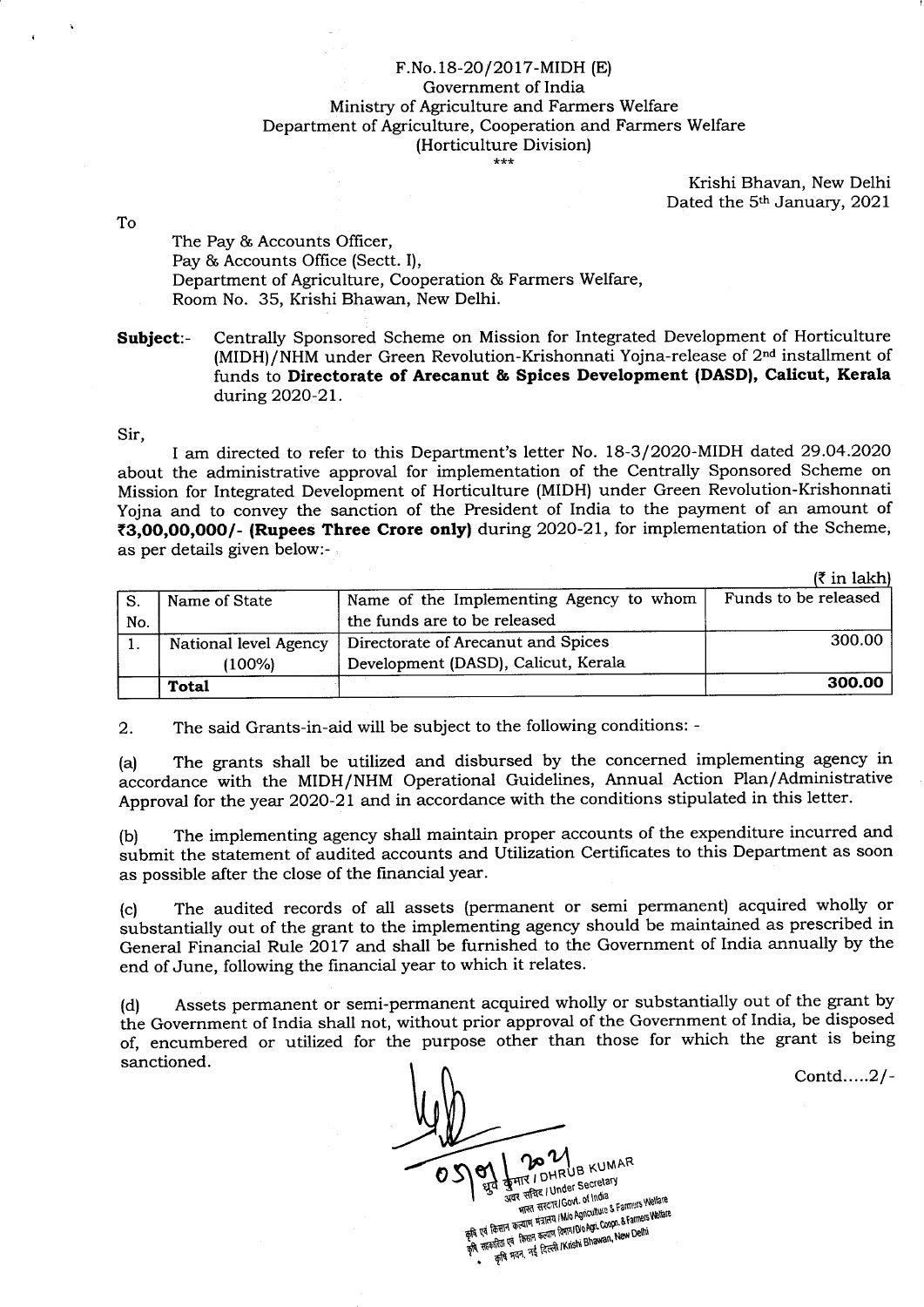(e) The accounts of the implementing agency shall be open to Internal Audit of the Principal Accounts Officer, Department of Agriculture, Cooperation and Farmers Welfare as well as the Statutory Audit by the Comptroller & Auditor General of India at his discretion and he shall have the right to demand the production of books, accounts, connected vouchers and other documents and papers in this regard.

(0 The concerned implementing agency shall furnish the physical and financial progress report to this Department on monthly basis in the prescribed format.

(g) The Implementing Agencies will follow other terms and conditions contained in the General Financial Rules 2017, as amended from time to time.

(h) Any unspent balance of grant, which is not spent for the purpose for which it is sanctioned during the financial year shall be refunded to the Government of India or adjusted for further utilization at the end of the financial year. The funds shall be transferred electronically through RTGS System/Demand Draft to the Implementing Agencies.

(il All grantee institutions shall submit Utilization Certificates in prescribed proforma (GFR-12A) on PFMS [Rule 86(6)].

0) The Further use of Grants in Aid being released by this sanction Order, is to be done through EAT module of PFMS. The Utilization Certificate not supported by the EAT module data is likely to be rejected and expenditure is not to be treated as regular. The agency would be forced to refund the amount received as the expenditure not appearing in EAT module data is not to be taken as expenditure incurred in accordance with the terms and conditions of this Sanction Order.

| Demand No. 1 (Plan)    | $(3 \in \mathbb{R}^2)$                             |                      |
|------------------------|----------------------------------------------------|----------------------|
| <b>Head of Account</b> | Description                                        | Funds to be released |
| $MH - 2401$            | Crop Husbandry                                     |                      |
| 00.119                 | Horticulture & Vegetable Crops                     |                      |
| 55                     | Green-Revolution-Krishonnati Yojna                 |                      |
| 04                     | Mission for Integrated Development of Horticulture |                      |
| 550431                 | Grants-in-aid – General                            | 224.40               |
| 789                    | Special Component Plan for Scheduled Castes        |                      |
| 34                     | Green-Revolution-Krishonnati Yojna                 |                      |
| 04                     | Mission for Integrated Development of Horticulture |                      |
| 340431                 | Grants-in-aid-General                              | 49.80                |
| 796                    | Tribal Area Sub-Plan                               |                      |
| 36                     | Green-Revolution-Krishonnati Yojna                 |                      |
| 04                     | Mission for Integrated Development of Horticulture |                      |
| 360431                 | Grants-in-aid - General                            | 25.80                |
| Total                  |                                                    | 300.00               |

3. The expenditure shall be debited to the following Head of Account:-

Responsibility for ensuring/benefits as mentioned above solely lies with the State Horticulture Mission/Implementing Agency and it should be reflected in the progress report and post the data accordingly in NHM website also.

NB KUMAR कुमार / DHRUB<br>अवर सचिद / Under Secretary र सचिद। Under Secret<br>भारत सरदार/Govt. of India<br>11th Annculture of - अवर संचिर / Uniocot. of India<br>| भारत सरदार/Govt. of India<br>| किसान कल्याण मंत्रालय / Mo Agiculture & Farmers Welfare<br>| किसान कल्याण किसा / Do Agi. Coopt. & Farmers Welfare

भारत सरदार IDUO Agriculture & Farmers venue<br>किसान कत्याण मंत्रात्य i Mio Agriculture & Farmers Welfare<br>क्रीरेग्रा एवं किसान कत्याण विज्ञान IDo Agri. Coopn. & Farmers Welfare केसान कल्याण सम्मा दिनाग/Dio Agri Coopti a raman<br>प्रतिता एवं किसान कल्याण दिनाग/Dio Agri Coopti a raman<br>कृषि मवन, नई दिल्ली /Krishi Bhawan, New Delhi

Contd......3/-